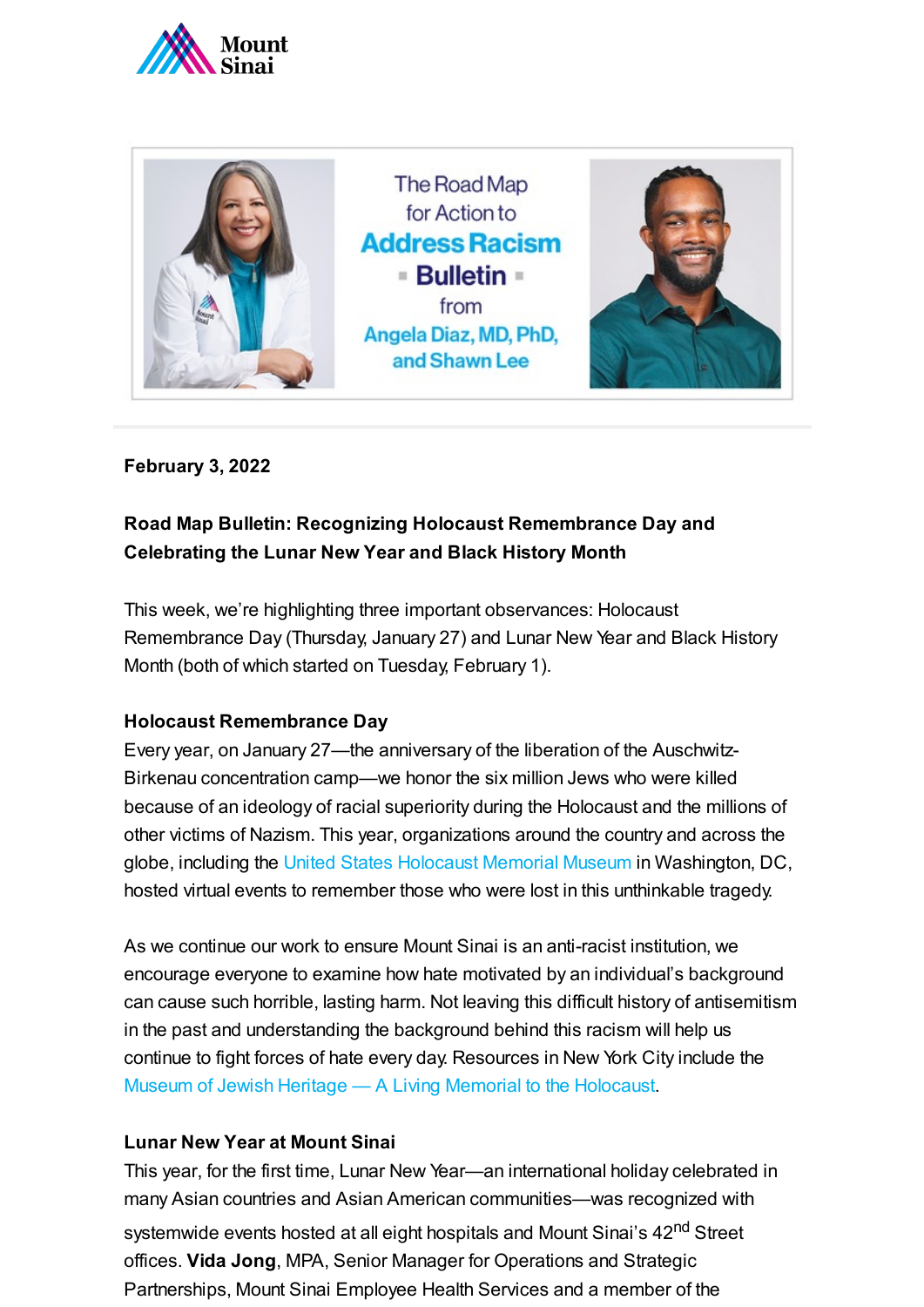Committee to Address Anti-Asian Bias and Racism, explained that this systemwide celebration brings awareness to an important holiday and helps to spread peace, health, joy, and prosperity.

"This is an important step and a welcome opportunity for Mount Sinai to uplift and embrace the Asian community," Vida said. "By inviting everyone to engage in this celebration, we hope to not only educate, but also normalize the acceptance of different cultures which are not part of the dominant culture in the U.S., especially for a group who are often thought of as perpetual foreigners in their own country."



Click below to watch a video with new year greetings from around Mount Sinai.

To celebrate the Lunar New Year, tables were set up at many Health System locations with gift bags full of symbolic snacks and well-wishes as a token of appreciation for Mount Sinai employees. In addition, some Health System cafeterias created special menus featuring a variety of Asian foods to help celebrate the holiday.

**Amanda Rhee**, MD, MS, Medical Director of Patient Safety, told us that "Mount Sinai community members from all backgrounds, races, cultures, and colors contributed to this week's events, which were designed to be a positive, educational, and unifying experience as we stand together to fight racism and any discrimination towards someone's identity."

#### **February Is Black History Month**

February 1 also marked the start of Black History Month, which recognizes the achievements Black Americans have made and their central role in the history of our nation. We have used Black History Month to connect staff with the stories of revered Black figures and invite them to events that start conversations about the history of race in America. But we'd like to remind everyone that Black history—like the history of all cultures—isn't just a monthly celebration. It is a lifetime celebration.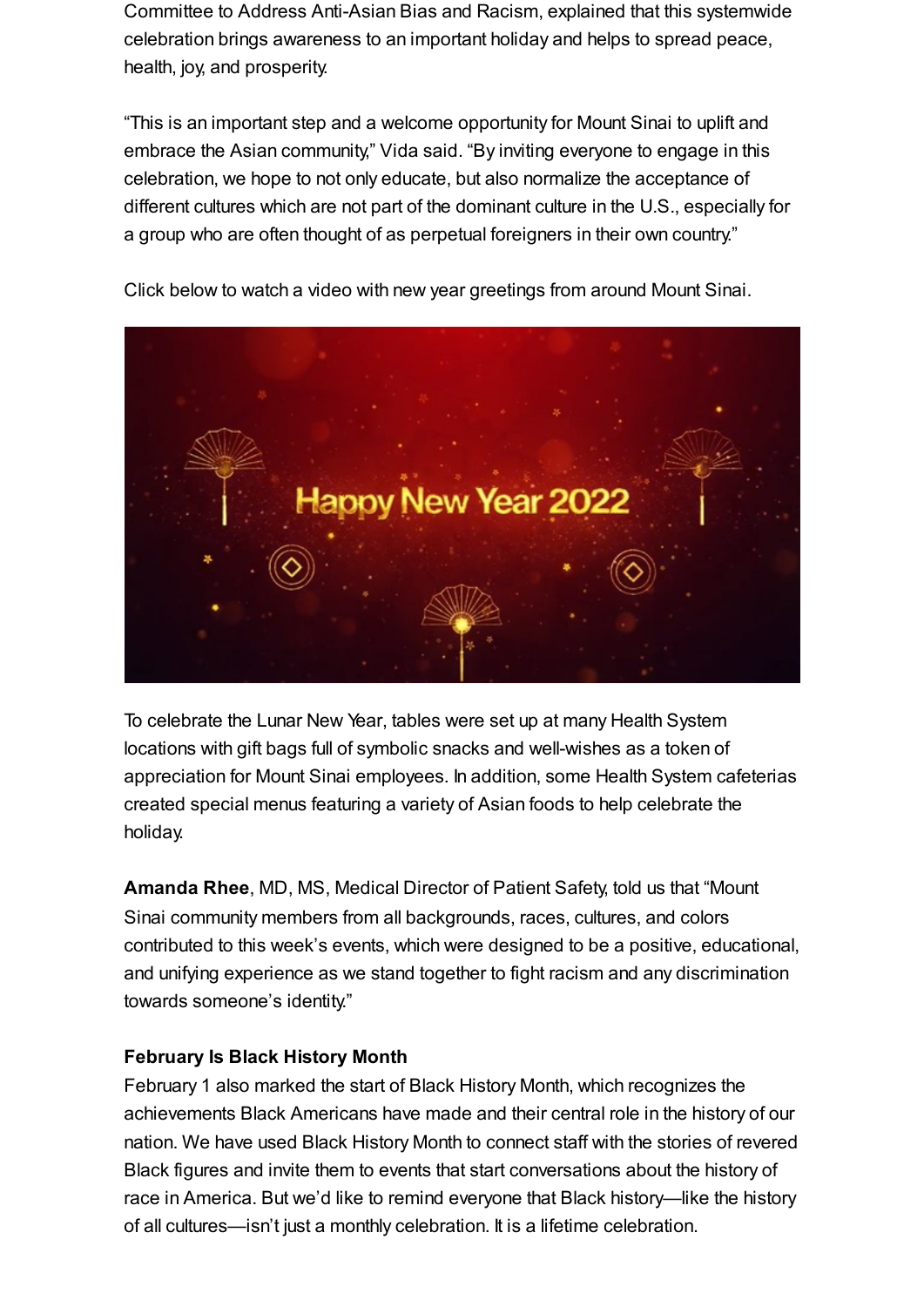



Office for Diversity and Inclusion

To Our Faculty, Staff, Students, and Community Members, We Recognize

# **Black History Month**

We honor the resilience of Black Americans who have been trailblazers in the fight for freedom and equity. We also recognize those who have made significant contributions in science and medicine to address health disparities and the unique challenges faced by the Black community.

FEBRUARY 2022



The COVID-19 pandemic has [highlighted](https://www.mountsinai.org/files/MSHealth/Assets/HS/About/Diversity/MSHS-Road-Map-Bulletin-COVID-19-Disparities.pdf) that health care is often inextricably linked to racial and social justice. That's why this month, we're recognizing those who have made significant contributions in science and medicine to address health disparities and the unique challenges faced by the Black community.

**It is also a time to thank and celebrate all of you**, who are united in the efforts to create an inclusive, equitable, and anti-racist health care, work, and learning environment for all.

Earlier this week, we shared a number of Mount Sinai and community events in a systemwide [broadcast](http://mshsintranet.mountsinai.org/MSHS/Details.aspx?FromPage=Health%20System%20News&CId=55554) message (on the intranet). We want to thank the **Black Leaders Advocating for Change and Community (BLACC) Employee Resource Group** who helped plan these events, which is no easy feat during a pandemic.

## **New Diversity Website**